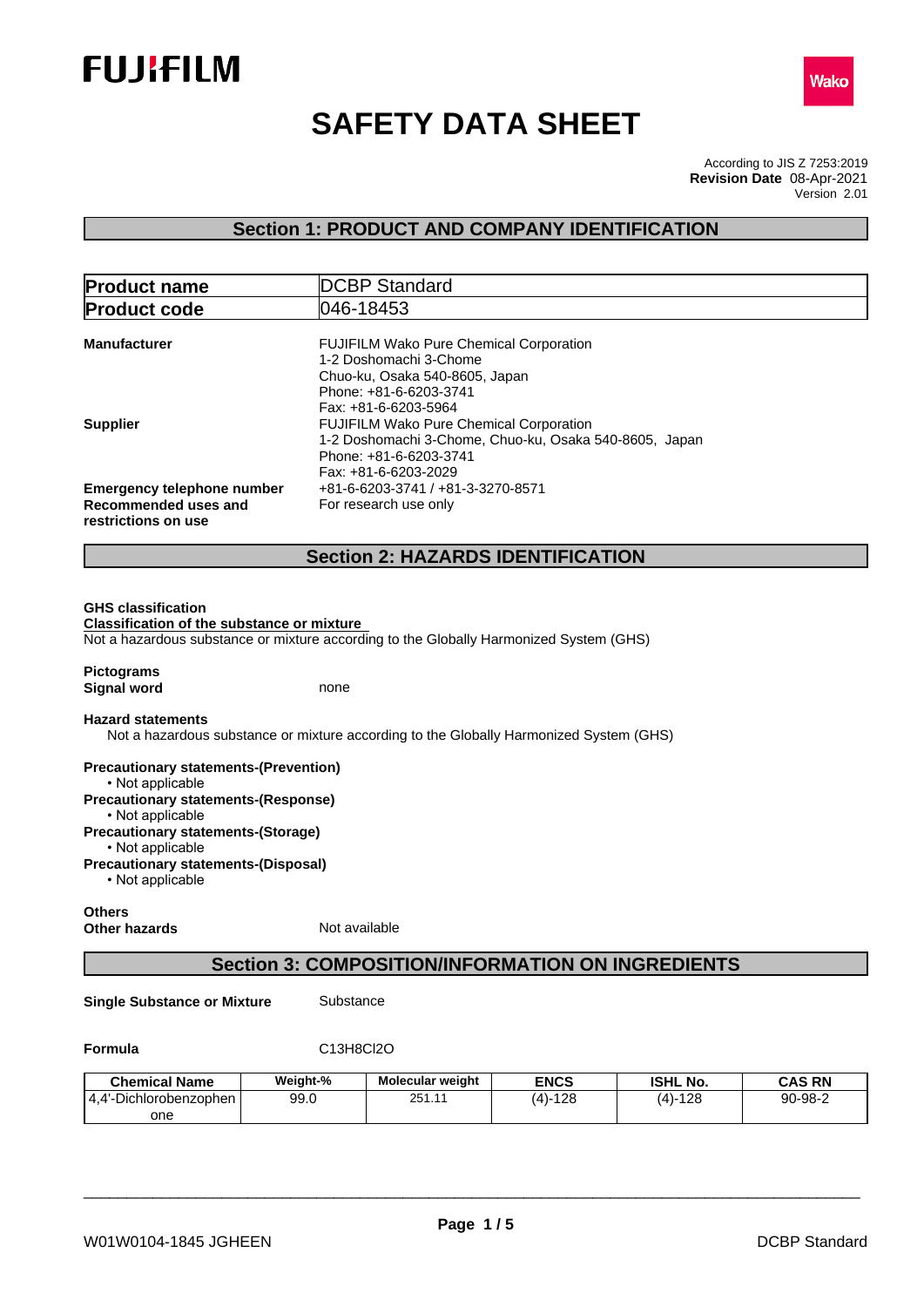#### **Impurities and/or Additives** : Not applicable

# **Section 4: FIRST AID MEASURES**

### **Inhalation**

Remove to fresh air. If symptoms persist, call a physician.

**Skin contact**

Wash off immediately with soap and plenty of water. If symptoms persist, call a physician.

#### **Eye contact**

IF IN EYES: Rinse cautiously with water for several minutes. Remove contact lenses, if present and easy to do. Continue rinsing. Immediate medical attention is required.

#### **Ingestion**

Rinse mouth. Never give anything by mouth to an unconscious person. Call a physician or poison control center immediately. Do not induce vomiting without medical advice.

#### **Protection of first-aiders**

Use personal protective equipment as required.

# **Section 5: FIRE FIGHTING MEASURES**

#### **Suitable extinguishing media**

Water spray (fog), Carbon dioxide (CO2), Foam, Extinguishing powder, Sand

**Unsuitable extinguishing media**

### No information available

### **Specific hazards arising from the chemical product**

Thermal decomposition can lead to release of irritating and toxic gases and vapors.

### **Special extinguishing method**

# No information available

# **Special protective actions for**

#### **fire-fighters**

Use personal protective equipment as required.Firefighters should wear self-contained breathing apparatus and full firefighting turnout gear.

# **Section 6: ACCIDENTAL RELEASE MEASURES**

#### **Personal precautions, protective equipment and emergency procedures**

For indoor, provide adequate ventilation process until the end of working. Deny unnecessary entry other than the people involved by, for example, using a rope. While working, wear appropriate protective equipments to avoid adhering it on skin, or inhaling the gas. Work from windward, and retract the people downwind.

#### **Environmental precautions**

To be careful not discharged to the environment without being properly handled waste water contaminated.

# **Methods and materials for contaminent and methods and materials for cleaning up**

Sweep up and gather scattered particles, and collect it in an empty airtight container.

# **Recoverly, neutralization**

#### No information available

### **Secondary disaster prevention measures**

Clean contaminated objects and areas thoroughly observing environmental regulations.

# **Section 7: HANDLING AND STORAGE**

#### **Handling**

#### **Technical measures**

Avoid contact with strong oxidizing agents. Use with local exhaust ventilation.

#### **Precautions**

Do not rough handling containers, such as upsetting, falling, giving a shock, and dragging. Prevent leakage, overflow, and scattering. Not to generate steam and dust in vain. Seal the container after use. After handling, wash hands and face, and then gargle. In places other than those specified, should not be smoking or eating and drinking. Should not be brought contaminated protective equipment and gloves to rest stops. Deny unnecessary entry of non-emergency personnel to the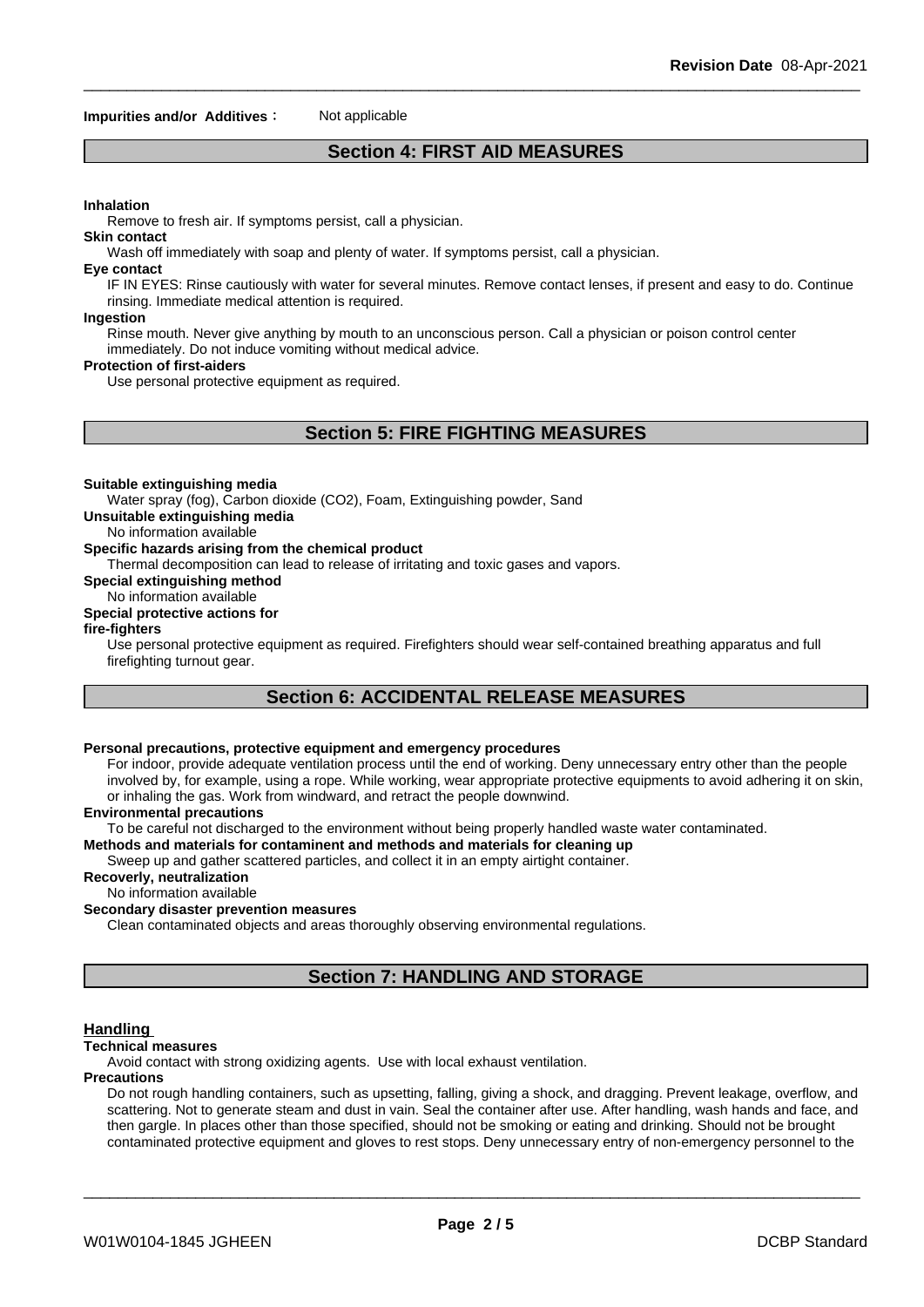handling area. **Safety handling precautions** Avoid contact with skin, eyes or clothing. Use personal protective equipment as required.**Storage Safe storage conditions Storage conditions** Keep container protect from light tightly closed. Store in a cool (2-10 °C) place. **Safe packaging material** Glass **Incompatible substances** Strong oxidizing agents

# **Section 8: EXPOSURE CONTROLS/PERSONAL PROTECTION**

#### **Engineering controls**

In case of indoor workplace, seal the source or use a local exhaust system. Provide the safety shower facility, and handand eye-wash facility. And display their position clearly.

**Exposure limits** This product, as supplied, does not contain any hazardous materials with occupational exposure limits established by the region specific regulatory bodies.

**Personal protective equipment Respiratory protection** Dust mask **Hand protection** Protection gloves **Skinandbody protection** Long-sleeved work clothes **General hygiene considerations**

**Eye protection** protective eyeglasses or chemical safety goggles

Handle in accordance with good industrial hygiene and safety practice.

# **Section 9: PHYSICAL AND CHEMICAL PROPERTIES**

**Form**

| Color                                                  | white              |
|--------------------------------------------------------|--------------------|
| Appearance                                             | crystals - powder  |
| Odor                                                   | No data available  |
| Melting point/freezing point                           | 146 - 149 °C       |
| Boiling point, initial boiling point and boiling range | No data available  |
| <b>Flammability</b>                                    | No data available  |
| <b>Evaporation rate:</b>                               | No data available  |
| Flammability (solid, gas):                             | No data available  |
| Upper/lower flammability or                            |                    |
| explosive limits                                       |                    |
| Upper:                                                 | No data available  |
| Lower:                                                 | No data available  |
| <b>Flash point</b>                                     | No data available  |
| Auto-ignition temperature:                             | No data available  |
| Decomposition temperature:                             | No data available  |
| рH                                                     | No data available  |
| Viscosity (coefficient of viscosity)                   | No data available  |
| <b>Dynamic viscosity</b>                               | No data available  |
| <b>Solubilities</b>                                    | acetone : soluble. |
| n-Octanol/water partition coefficient: (log Pow)       | No data available  |
| Vapour pressure                                        | No data available  |
| <b>Specific Gravity / Relative density</b>             | No data available  |
| <b>Vapour density</b>                                  | No data available  |
| <b>Particle characteristics</b>                        | No data available  |
|                                                        |                    |

# **Section 10: STABILITY AND REACTIVITY**

#### **Stability**

**Reactivity** No data available **Hazardous reactions**

**Chemical stability** May be altered by light.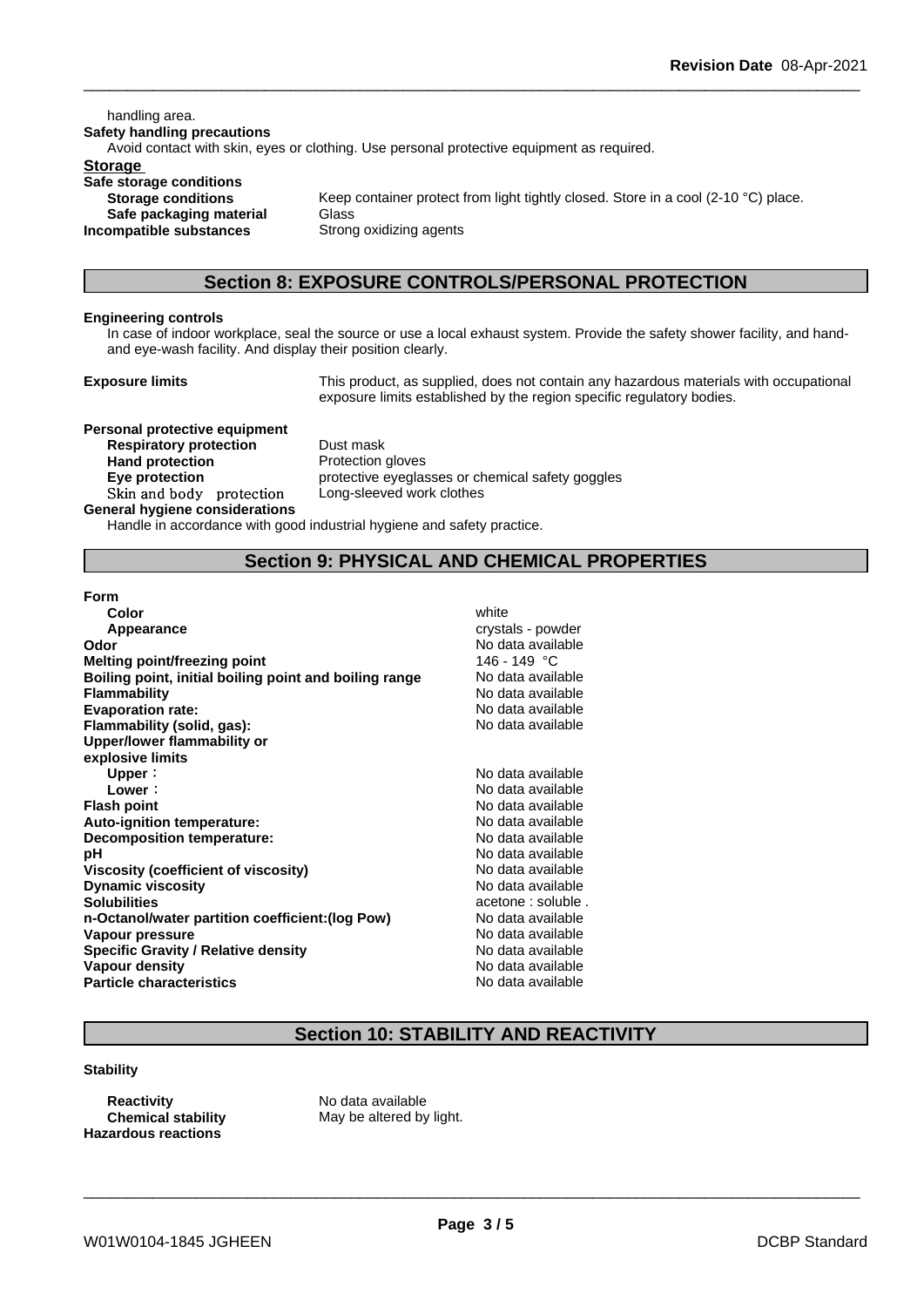None under normal processing **Conditions to avoid** Extremes of temperature and direct sunlight **Incompatible materials** Strong oxidizing agents **Hazardous decomposition products** Carbon monooxide (CO), Carbon dioxide (CO2), Halides

# **Section 11: TOXICOLOGICAL INFORMATION**

**Acute toxicity Acute toxicity Acute has a structure in the structure of**  $\mathbb{R}^n$  **No data available** 

**Skin irritation/corrosion**<br> **Serious eve damage/ irritation**<br> **Serious eve damage/ irritation Serious eye damage/ irritation Respiratory or skin sensitization** No data available **Reproductive cell mutagenicity**<br> **Carcinogenicity**<br> **Carcinogenicity**<br> **Carcinogenicity Carcinogenicity** 

**Reproductive toxicity No data available** No data available **STOT-single exposure** No data available **STOT-repeated exposure** No data available **Aspiration hazard No data available No data available No data available** 

# **Section 12: ECOLOGICAL INFORMATION**

|  | ECOTOXICITY |  |
|--|-------------|--|
|  |             |  |

**Example 20 Archarge Contract Contract Contract Contract Contract Contract Contract Contract Contract Contract Contract Contract Contract Contract Contract Contract Contract Contract Contract Contract Contract Contract Con** 

**Other data** No data available

**Persistence and degradability** No information available<br>**Bioaccumulative potential** No information available **Bioaccumulative potential<br>Mobility in soil Mobility in soil** No information available **Hazard to the ozone layer** No information available

# **Section 13: DISPOSAL CONSIDERATIONS**

#### **Waste from residues**

Disposal should be in accordance with applicable regional, national and local laws and regulations. **Contaminated container and contaminated packaging**

Disposal should be in accordance with applicable regional, national and local laws and regulations.

# **Section 14: TRANSPORT INFORMATION**

| <b>ADR/RID</b><br>UN number<br>Proper shipping name:<br>UN classfication<br><b>Subsidiary hazard class</b><br>Packing group<br><b>Marine pollutant</b> | Not regulated<br>Not applicable |
|--------------------------------------------------------------------------------------------------------------------------------------------------------|---------------------------------|
| IMDG<br>UN number<br>Proper shipping name:<br>UN classfication<br>Subsidiary hazard class                                                              | Not regulated<br>-              |